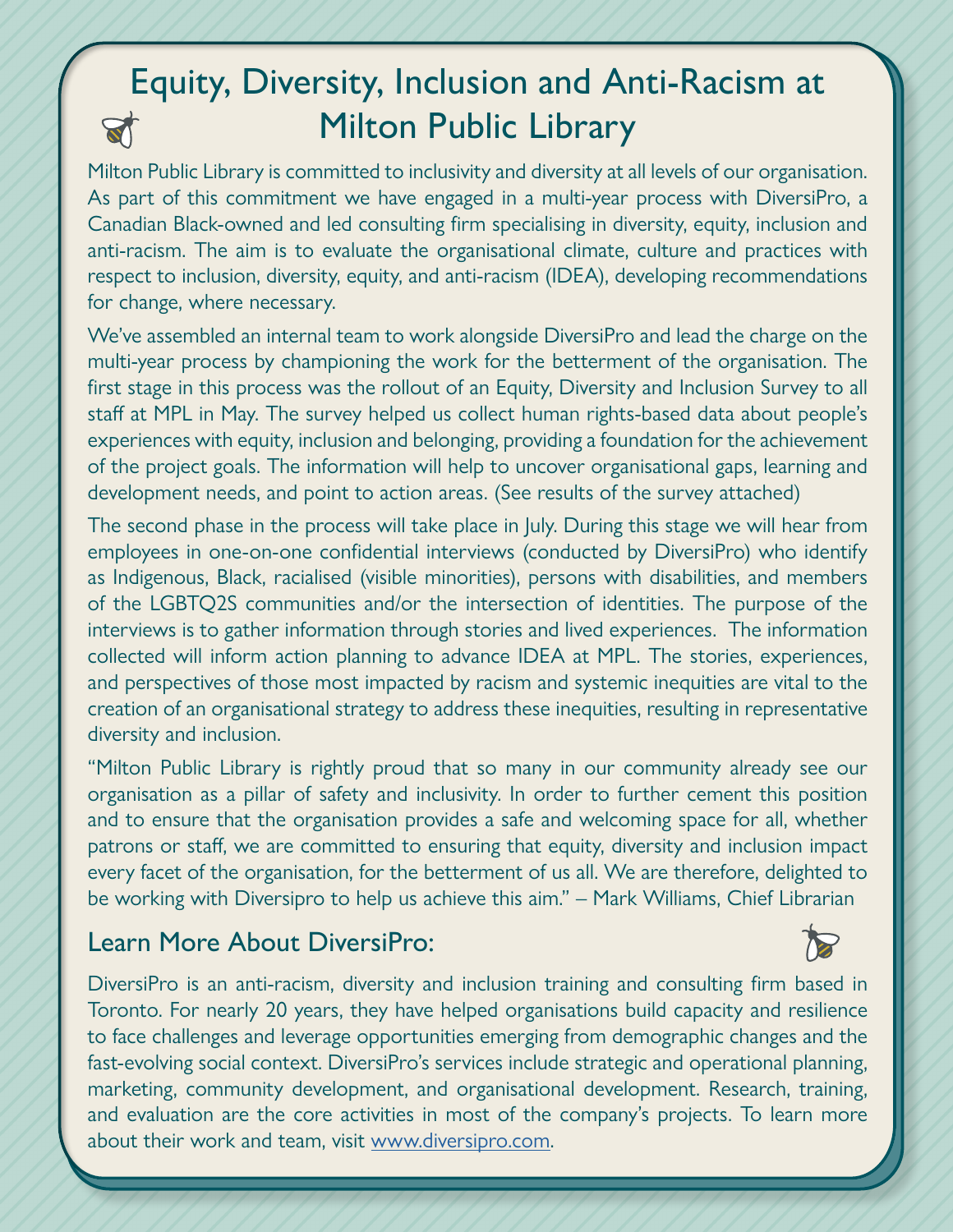# Our EDI Survey Results

### What is the purpose of the survey?

MPL is engaging with DiversiPro, a Canadian Black-owned and led consulting firm specialising in diversity, equity, inclusion and anti-racism to build a strong foundation that will guide and sustain meaningful action as we work to address key issues impacting our stakeholder communities. The first stage in this process was the rollout of the EDI Survey to all staff at MPL which will help us collect human rights based data about people's experiences with equity, inclusion and belonging, providing a foundation for the achievement of the project goals. The information will help uncover organisational gaps and barriers with respect to diversity, equity and inclusion, identify organisational learning and development needs, and point to action areas.

## MPL has a fairly homogeneous workforce





the mother tongue









born in Canada report English as are women identify as a member are racialized Average age is<br>the mother tongue of the LGBTQ2+ 44 years old of the LGBTQ2+ community

Employees feel diversity is valued and that they are provided opportunities to learn about diversity and inclusion. 73% of employees say their team actively promotes a culture of inclusion and belonging.



 $\Box$  % of employees speak languages other than English or French, which include:









Throughout the survey, there are large minorities of employees who are neutral in many areas. This may indicate that they are not sure of where the organisation stands on issues and provides an opportunity for MPL to clarify its position.